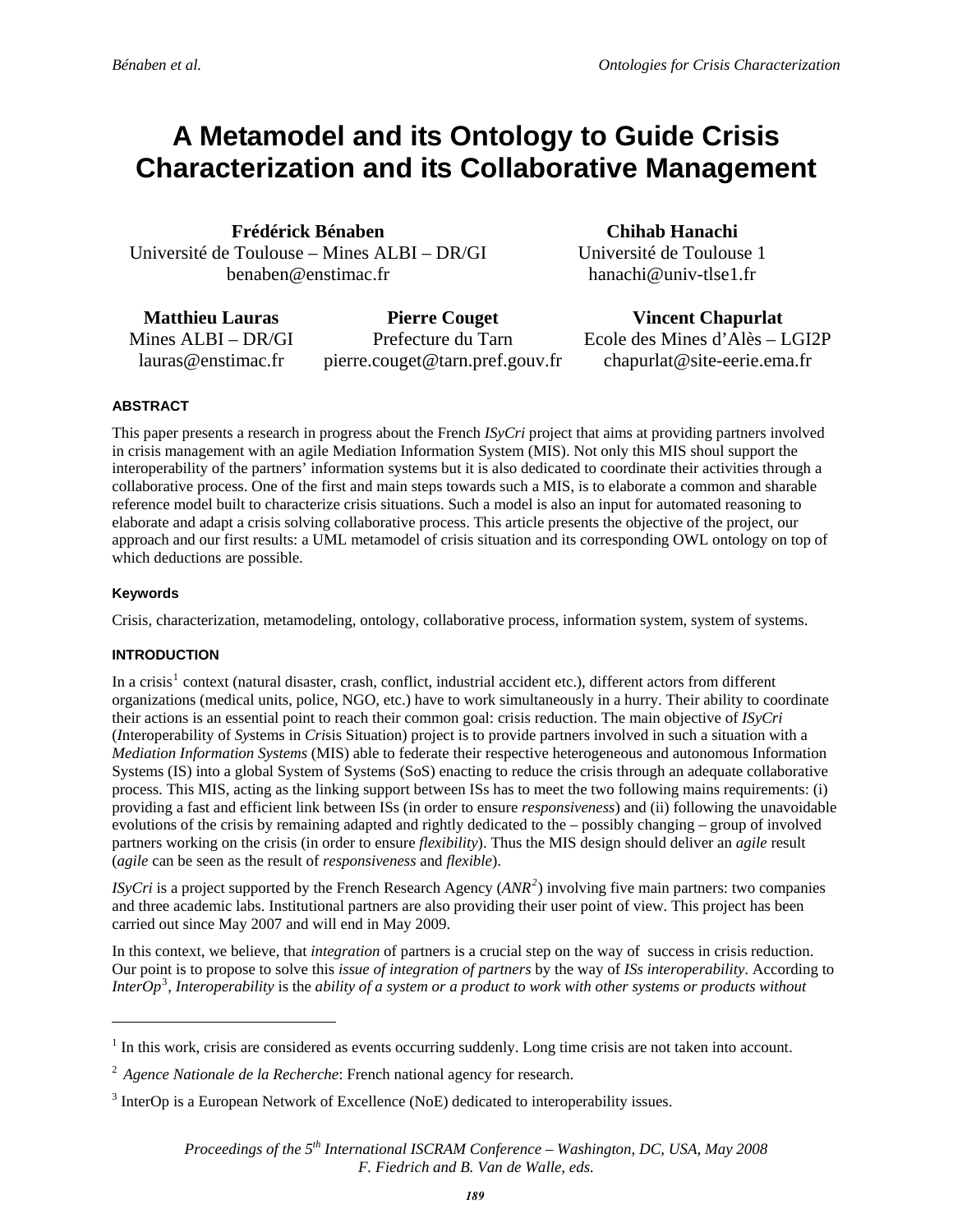*special effort from the customer or user*. Finally, *Interoperability can be seen as the ultimate collaborative maturity level (of organizations) adapted to integration, which can be seen as the ultimate collaboration level (of network)*.

Ensuring partners' ISs interoperability is not a trivial issue. We believe it is rational to tackle this topic on the basis of existing partners' ISs (and not to rebuild partners' ISs). The goal of ISyCri is to provide a method for MIS design. The general view of this design method is shown on next figure (using the "Y" of the MDA $<sup>4</sup>$  $<sup>4</sup>$  $<sup>4</sup>$  approach):</sup>



**Figure 1. MIS Design proposal in the MDA context.** 

Knowledge about the crisis context allow to model the specific situation according to the crisis metamodel and the corresponding ontology. Using this characterization, the crisis ontology provides a deduced model of an adapted collaborative process: the *CIM* (which should be enriched). This step is based on the adaptation of results about deduction of collaborative process model (in industrial context) from collaboration characterization (using ontology) presented in (Rajsiri, Lorré, Bénaben, Pingaud, 2007). A model transformation mechanism use this *CIM* to build the logical view of the MIS: the *PIM*. This mechanism is directly inherited from (Touzi, Bénaben, Lorré, Pingaud,  $2007$ ) and proposes a SOA<sup>[5](#page-1-1)</sup> structure for the MIS. Concurrently, the targeted technologic platform is modeled: the *PM*. Next, a projection (logic to technology) provides a MIS computable model: the *PSM*.

This article, as a work in progress, is focused on crisis modeling, as a way to build the first step to MIS design. The *ISyCri* project plans to set up a global crisis metamodel. This metamodel can be seen as the combination of two parts: one for crisis characterization and one for crisis treatment. The knowledge supplied by the instantiation of this metamodel can be used, first to model the adequate MIS to react promptly and second to maintain the model of the crisis in order to follow its evolution. Considerations about risks and crisis management are presented in section two in order to introduce this metamodel. Ontological objectives and mechanisms will be shown in the third section.

#### **CRISIS SITUATIONS STUDY**

The notion of crisis is a manifest component of the ISyCri project. It is especially necessary to link it with the concept of risk. Reducing the severity of crisis by supporting collaborative processes (through partners' ISs and a MIS) implies to identify the required knowledge to design this MIS. The objective of this study is to provide a covering and appropriate approach for crisis modeling. Information embedded into the model should be exploitable, particularly to deduce the relevant collaborative process and then to build the right MIS supporting this process.

Building a "crisis metamodel" might be a convincing first step to create a dedicated "crisis ontology" which may be able to support reasoning mechanisms. These mechanisms are the roots of the deduction of collaborative process (needed to build the right MIS).

#### **From risks to crisis management**

 $\overline{a}$ 

The notion of risk is very intuitive but its definition is not. The ISyCri project defines the risk as *the possibility of the occurrence of an event having positive or negative consequences. Risk is characterized by two dimensions: its* 

<span id="page-1-0"></span><sup>&</sup>lt;sup>4</sup> Model Driven Architecture is a model-based approach to design system, which separate business and technology.

<span id="page-1-1"></span> $<sup>5</sup>$  Service-Oriented Architecture, a logic approach for IS conception based on clustering functions.</sup>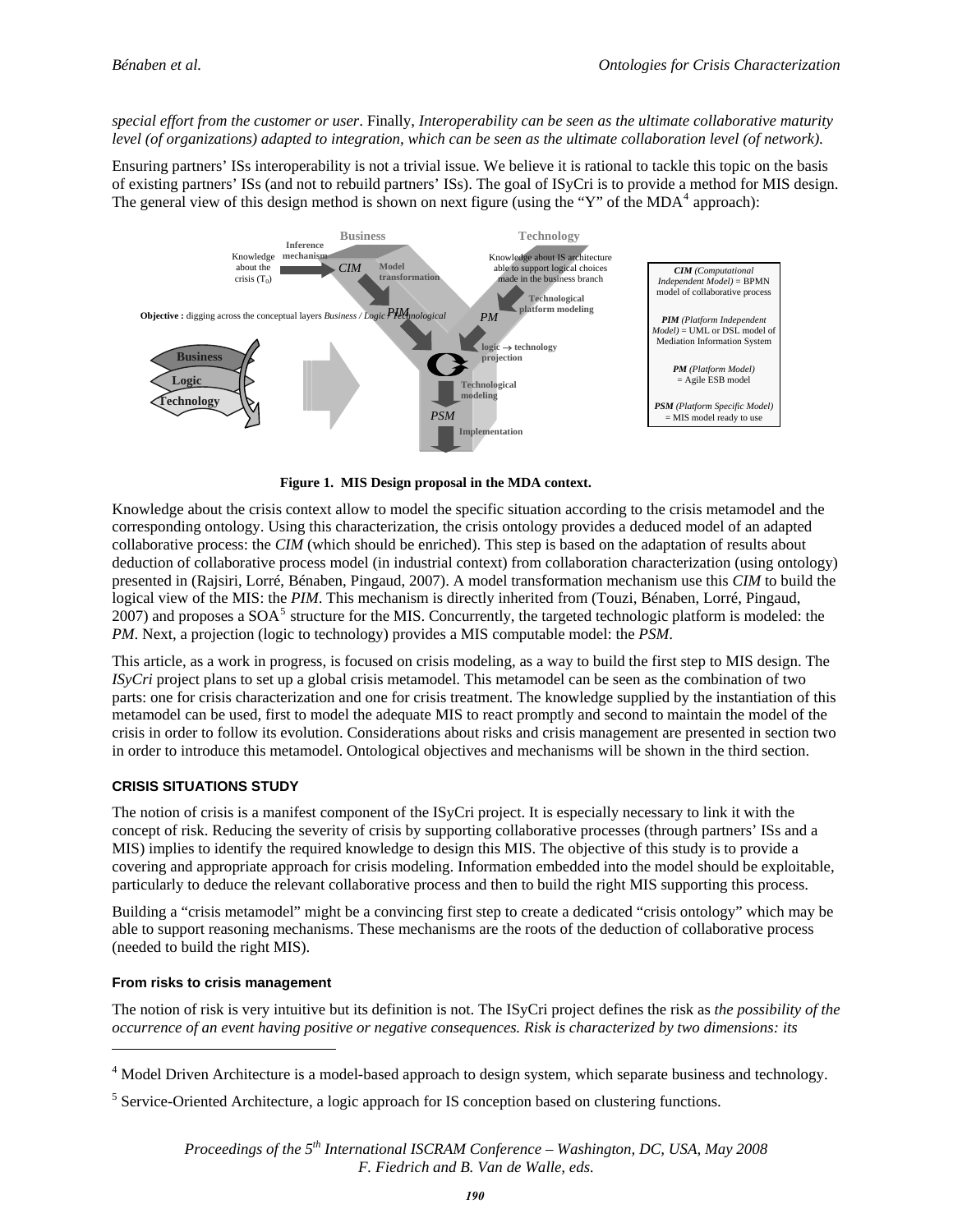$\overline{a}$ 

*probability and the measure of its potential effects (NB: Danger exists continuously but risk appears only if there is*  exposure to a danger). This definition meets the PRIM<sup>[6](#page-2-0)</sup> vision which identifies five types of risks:

- Natural risks (landslide, fire, flood, hurricane, hearthquake, etc.),
- Technological risks (industrial accident, nuclear accident, biological accident, etc.),
- Collective transport risks (people or material),
- Everyday life risks (car accident, accident at home, etc.),
- Risks linked to conflicts.

The PRIM defines crisis as the realization of a major risk, due to the occurrence of a specific event and the presence of affected stakes. We believe that the happening of the specific event must be correlated with the presence of a danger. The following picture illustrates the links between the concepts of *crisis*, *danger*, *risk*, *event* and *stakes*.



**Figure 2. Notions of Risk, Danger, Event, Stakes and Crisis.** 

The French ministry of ecology produced a classification of damages which allows to categorize situations from incident to major disaster (kind of logarithmic scale).

| <b>Class of situation</b> | Human damage                 | <b>Material damage</b>             |
|---------------------------|------------------------------|------------------------------------|
| 0. Incident               | No injured person            | Less than $0.3 \text{ M} \in$      |
| 1. Accident               | 1 to several injured persons | Between 0.3 M $\in$ and 3 M $\in$  |
| 2. Grave accident         | 1 to 9 dead persons          | Between 3 M $\in$ and 30 M $\in$   |
| 3. Very grave accident    | 10 to 99 dead persons        | Between 30 M $\in$ and 300 M $\in$ |
| 5. Disaster               | 100 to 999 dead persons      | Between 300 M€and 3000 M€          |
| 6. Major disaster         | More than 1000 dead persons  | More than 3000 M $\in$             |

**Table 1. Situations classification using human and material damage (from French ministry of ecology).** 

That classification provides a usable scale and allows to distinguish several classes of situations. However, it seems to be very "artificial" and "rigid" (especially due to the little number of factors it takes into account). Furthermore, it is crucial to notice that if *damage* can be considered as an obvious and implicit component of crisis, it is not the factor which imply to categorize a situation as crisis. It is rather the *unpredictability* and the associated *lost of control* which are the initial factors of crisis identification. ISyCri project define a crisis as *linked to the perception of an abnormal situation, which is a break into the expected evolution of the situation (standard, planned or at least* 

<span id="page-2-0"></span> $6$  PRIM is a French institutional web site for major risks prevention (see http://www.prim.net/)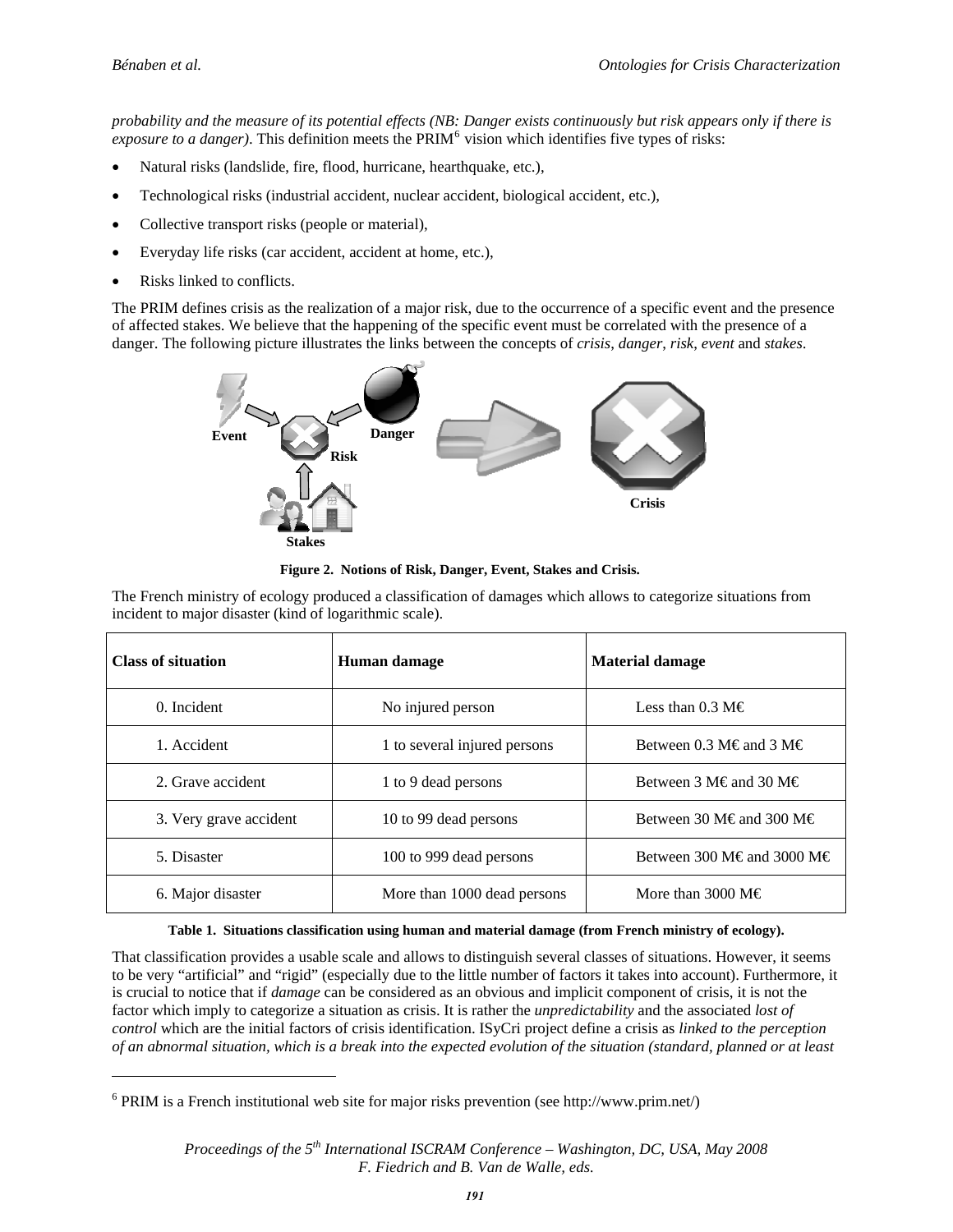*acceptable) of the world or part of the world concerned by the phenomenon ("the studied system"). A crisis may evolve and change and could be characterized through three dimensions: its gravity (damage measurement), its complexity (type of crisis, comparable to human responsibility degree) and its perimeter (the size of the studied system*. The next part of this article will use this definition to propose a metamodel of crisis able to provide an exploitable basis for crisis characterization.

### **A Generic crisis metamodel**

Crisis can be seen as complex system which has to be considered globally. Furthermore, to study and work on these situations, it is crucial to formalize the knowledge collected in order to exploit it. Due to the heterogeneity of crisis situations (humanitarian, civilian, military, hybrid, etc.) we propose to build a metamodel. A metamodel is (i) a model which instances are models and (ii) the representation of a model done using a model (Bataille and Castellani, 2001). The ISyCri metamodel is currently being tested, especially through specific instantiations (Truptil, *et al* 2008), (Lauras, *et al* 2008), but it can be considered as stabilized.



**Figure 3. Crisis Metamodel (ISyCri 11/2007).** 

This metamodel is composed of three interrelated subsystems: (i) the studied system, (ii) the treatment system and (iii) the crisis description.

## *The studied system*

The studied system is defined as the sub-part of the world affected by the crisis. The components of this subsystem have been grouped in different categories such as *goods*, *natural site*, *people* and *civil society*. All those elements are considered as *studied system components* which can be concerned by the situation. *Goods* can be seen as each manmade entities (roads, bridges, buildings, houses, etc.). On the opposite, *natural sites* are the elements of the studied

> *Proceedings of the 5th International ISCRAM Conference – Washington, DC, USA, May 2008 F. Fiedrich and B. Van de Walle, eds.*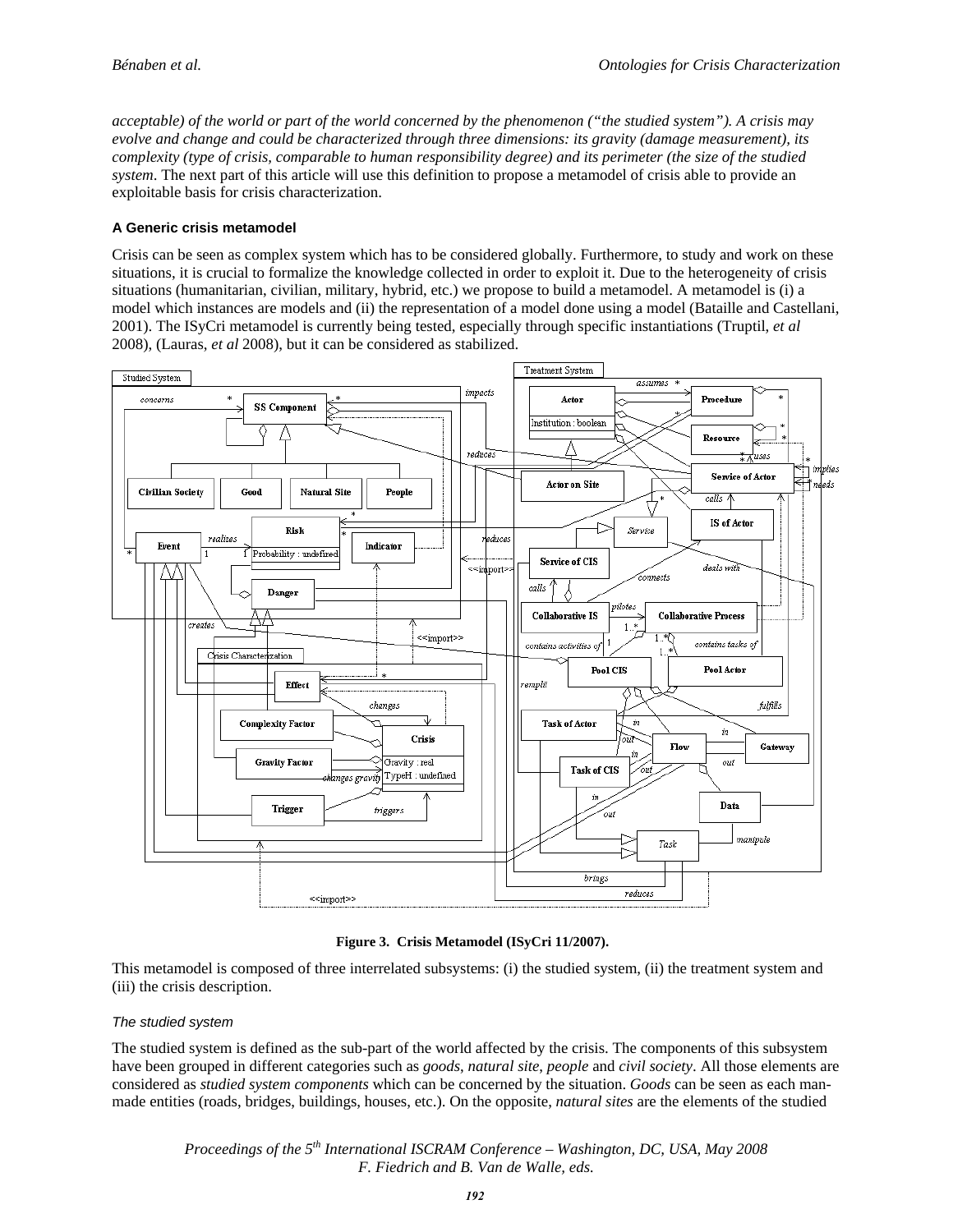system which are not man-made, such as rivers, forests, etc. *People* concerns all the group of persons which are threatened by the crisis situation (people of a city, group of travelers, employees of a company, etc.). *Civil society* includes legal entities (media, intellectuals, etc.), associations and organizations which act in the crisis area. The studied system contains also *risks* and *dangers*. A *danger* exists continually (on the studied system) and one or several *risk*(*s*) may concretize the exposure to this *danger*. For instance, an area like US West-Coast presents a *danger* of seismic instability while an earthquake occurrence is a *risk* attached to this *danger*.

#### *The treatment system*

In order to solve (or at least to reduce) the crisis situation, it is necessary to define a treatment system which aims to drive the situation to a stable and handled state. This treatment system includes *actors* (*institutions* or not, on the site or not), their *resources*, the *services* they provide, their *procedures*, their *ISs*, the *MIS* (named *Collaborative IS* on Figure 3) and the *collaborative process* it should run. The bottom part of this package is dedicated to collaborative process description (it includes elements of process modeling) and is directly inspired from a metamodel of collaborative process described in (Touzi *et. al*, 2007).

#### *The crisis description*

Crisis includes several elements: some (dynamic) are involved in its occurrence or its evolution while some others (static) are dedicated to its description. *Crisis* occurs due to one (or several) *trigger*(*s*) and, once appeared, is composed with three main components: (i) *effect*(*s*), (ii) *complexity factor*(*s*) and (iii) *gravity factor*(*s*). A *trigger* is a kind of *event* which starts the crisis. It is the realization of a *risk*. An *Effect* is the noticeable consequence of the studied crisis. It is also considered as an *event* and can produce other *effects*. It can be evaluated through indicators. A *complexity factor* is a *danger* which impacts directly the nature of the crisis and can affect its type (for instance, a sanitary crisis may evolve into a social crisis due to the "over-communication" through media). A *gravity factor* is a *danger* which impacts directly the gravity of the crisis (for instance, a strong wind and a dry weather could affect the gravity of a fire in a forest).

#### **ONTOLOGICAL TREATMENT OF CRISIS SITUATIONS**

In order to use efficiently and as completely as possible the knowledge collected into one instance of the proposed metamodel, we propose to use ontological mechanisms recognized as a suitable way for knowledge management (Dieng, 2006) and (Missikoff, 2006). An ontology is a *formal and explicit description of concepts dedicated to a particular field or domain, of properties and characteristics of those concepts and of relations between those concepts*. These concepts may be instantiated in order to create a concrete knowledge. From a graphic point of view, an ontology can be represented with a graph which nodes correspond to concepts and which links are relations between these concepts.

According to (Ushold and Gruninger, 1996a, 1996b) an ontology may cover four level of formalization (informal, semi-informal, semi-formal and formal), three distinct uses (communication mean, exchange format and system engineering) and three categories of domains (vocabulary, problem solving and knowledge management). In the present case, the ontology used should be *formal* (in order to support deduction mechanisms), dedicated to *system engineering* (MIS design) and suitable for *knowledge management* and *problem solving*. That is why we choose the  $OWL-DL<sup>7</sup>$  $OWL-DL<sup>7</sup>$  $OWL-DL<sup>7</sup>$  ontology language.

## **ISyCri Ontology**

 $\overline{a}$ 

The following picture presents the global structure of the proposed crisis ontology. Its design is based on the UML crisis metamodel of the previous section. Once defined, such a metamodel covers the whole crisis representation but it cannot express the dynamic of such situations. We need to make it more expressive and absolutely non-ambiguous to have its instances able to provide the dedicated collaborative processes. One possible approach to meet this requirement is to use descriptive logic-based ontologies. We used the approach and definition given by (Gruber, 1993) to get an ontology which has to be specified as clearly as possible, all concepts being possibly defined axiomatically. So, the main constraints under the building of the ontology are to use only explicit assumptions,

<span id="page-4-0"></span><sup>&</sup>lt;sup>7</sup> Ontology Web Language based on Description Logic: Language based on description logic which allow to describe and reason on knowledge (subpart of first order logic).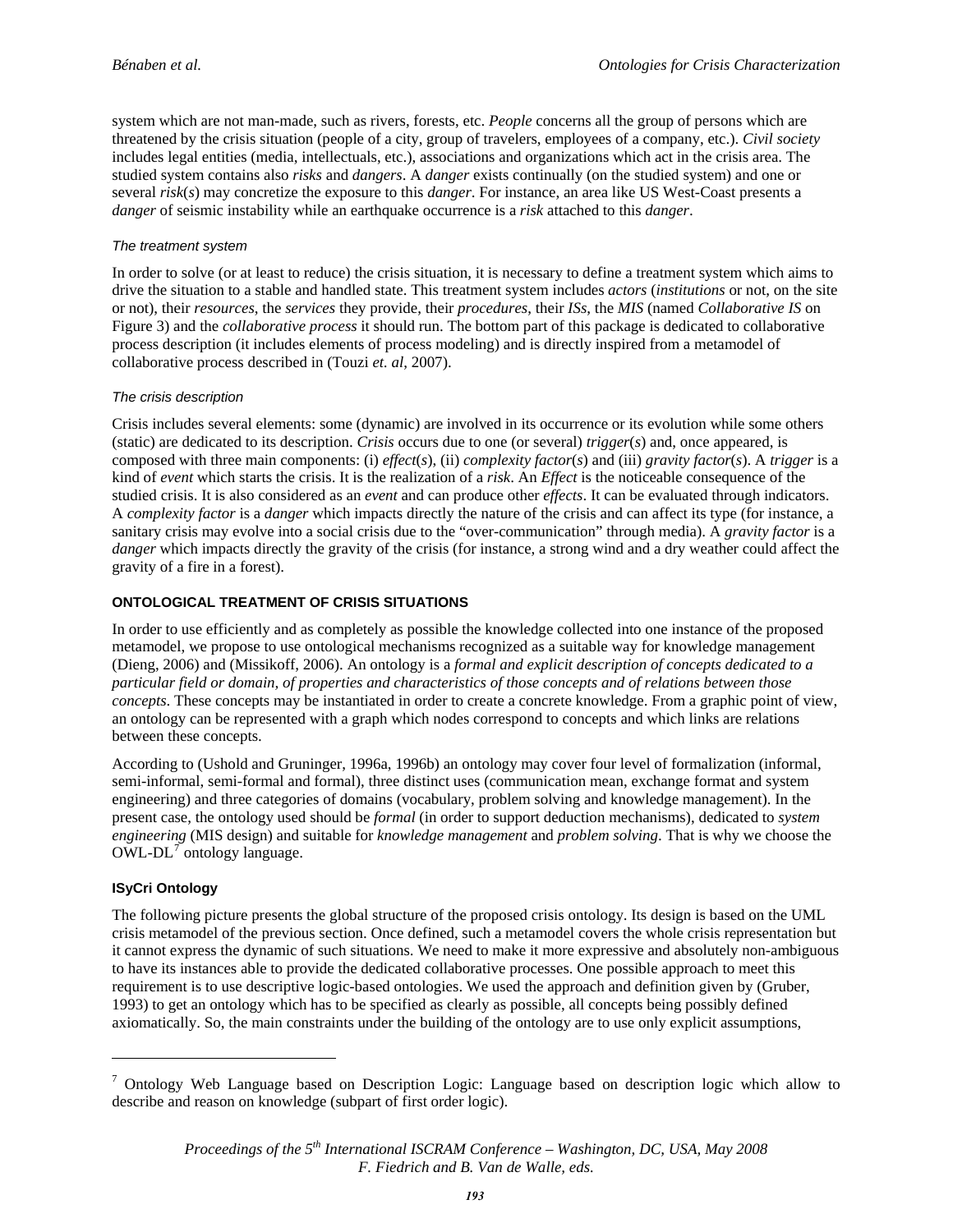excluding any implicit behavior of the system in order to provide a full model usable by the inferential services we planed to use. Technically speaking, our UML metamodel was translated into an OWL-DL ontology. In comparison with OWL-Full or OWL-Lite (subsets of the same language), OWL-DL offers a more expressive power and is the only one which ensures computational completeness and decidability: it is fully usable by computers program.



**Figure 4. Ontological architecture of the deducing mechanism (sub-ontologies and links).** 

This ontology has been drawn using *Protégé*<sup>[8](#page-5-0)</sup>. In *Protégé*, generic concepts are encapsulated into the *Terminological Box* (*Tbox*) while instances are encapsulated into *Assertional Box* (*Abox*). The knowledge base is composed with those *ABox* and *TBox*. Reasoning task concerns both the ABox and the TBox. The reasoning tool  $Jess^9$  $Jess^9$  is also used to execute SWRL<sup>[10](#page-5-2)</sup> Horn rules in order to deduce knowledge from this ontology. The following subsection presents this deducing principle on an example.

#### **Deduction of a set of services from a crisis characterization (NRBC Example)**

We propose to instantiate the ISyCri Ontology with a specific case of study: : A *NRBC* Exercise  $(27<sup>th</sup>$  of February 2004) managed by the *Prefecture du Tarn[11](#page-5-3)* in France. The scenario was the following: "*At 10 AM the police is informed of an accident between a tanker truck (unknown substance) and a wagon containing chemical products (materializing a cloud). The sent policemen and the around employees of the railway station of Marssac fall unconscious while several children of the near kindergarten (outside when the accident happened) feel sick.*".



The tool GMF (Generic Modeling Framework) allows us to describe the crisis metamodel and to build models:

**Figure 5. NRBC Crisis model built with GMF.** 

This part of the model contains three *natural sites*: the *Tarn river*, the *ground*, and the local *atmosphere*. It contains also five *goods*: the *railway station*, the *kindergarten*, *buildings*, the *truck* and the *train*. There are four kind of

 $\overline{a}$ 

*Proceedings of the 5th International ISCRAM Conference – Washington, DC, USA, May 2008 F. Fiedrich and B. Van de Walle, eds.* 

<span id="page-5-0"></span><sup>&</sup>lt;sup>8</sup> Open-source ontology editor developed by Stanford University. http://protégé.stanford.edu/

<span id="page-5-1"></span><sup>9</sup> Open-source inference tool frequently used with *Protégé*.

<span id="page-5-2"></span><sup>&</sup>lt;sup>10</sup> Semantic Web Rule Language.

<span id="page-5-3"></span><sup>&</sup>lt;sup>11</sup> *Prefecture du Tarn* is a French institution in charge of representing the government authority on a local scale.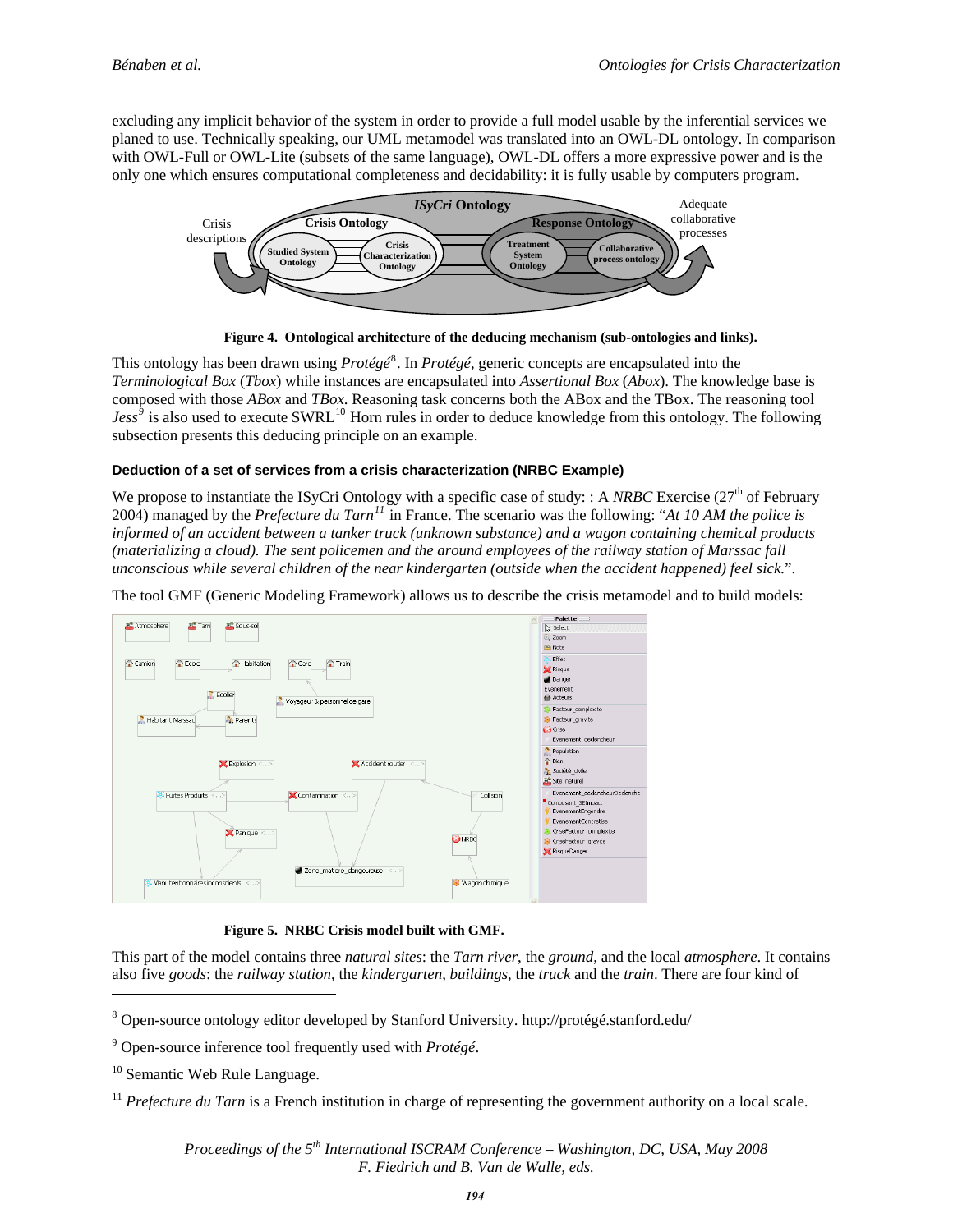*people*: *inhabitants of Marssac*, *travelers and employees of the railway station*, *children of the school* and their *parents* which are also the *civil society*. There is one main danger: *area of hazardous material transport* and four identified risks associated: *explosion, road accident*, *contamination*, and *panic*. There is finally one *crisis*: *NRBC*, one *trigger*: *accident between the truck and the wagon*, one *factor of gravity*: *the unknown substance carried by the truck* and two *effects*: *a cloud of chemical products* and *several sick people* (policemen, employees and children).

The XML file generated by GMF is then extracted in order to be injected (as an instantiation of ISyCri Ontology) into *Protégé* to start the reasoning step. The main objective of the reasoning phase is to deduce from crisis characterization one embryonic model of collaborative process that might be deployed to reduce the criticality of the situation. This emergent process model should, at least, include a list of activities required by the effects and risks identified (according to the involved actors' capabilities). Furthermore, some activities might need some other (before or after) in order to be efficient (for instance, a road might have to be closed in order to act on a fire). Some activities could also be incompatible (for example intervention of people on the ground and water dropping from fire-fighting plane). Some action might also generate some new danger, risk or effects which should also be taken into account (for instance, using water on a fire could increase the risk of land-sliding). The keystone of this goal is then the network of relations that may be designed into the ontology between the concepts of *effect*, *risk*, *danger*, *activity*, *mission of actor* in order to conduct the deduction procedure. This principle is based on (Rajsiri *et. al* 2007) which presents an approach of industrial network characterization to deduce collaborative process.

The following three SWRL rules illustrate this principle:

If a crisis model includes a risk, which is prevented by a service, then this service may be included into the model: Risk(?y) ∧ Crisis(?z) ∧ hasRisk(?z, ?y) ∧ Service(?a) ∧ Prevent(?a, ?y) → hasPreventiveService(?z, ?a)

If a crisis model includes an effect, which is curated by a service, then this service may be included into the model: Effect(?y) ∧ Crisis(?z) ∧ hasEffect(?z, ?y) ∧ Service(?a) ∧ Reduce(?a, ?y) → hasService(?z, ?a)

If an actor provides a required (curative) service then it should be included into the crisis model: Crisis(?a) ∧ Service(?b) ∧ hasService(?a, ?b) ∧ actorHasService(?c, ?b) ∧ Actor(?c) → hasActor(?a, ?c)

The following picture shows the result of the deducing step of *Jess* and *Protégé* (based on fifteen real rules):



**Figure 6. The obtained ontology of NRBC example after the deduction mechanism.** 

*Proceedings of the 5th International ISCRAM Conference – Washington, DC, USA, May 2008 F. Fiedrich and B. Van de Walle, eds.*